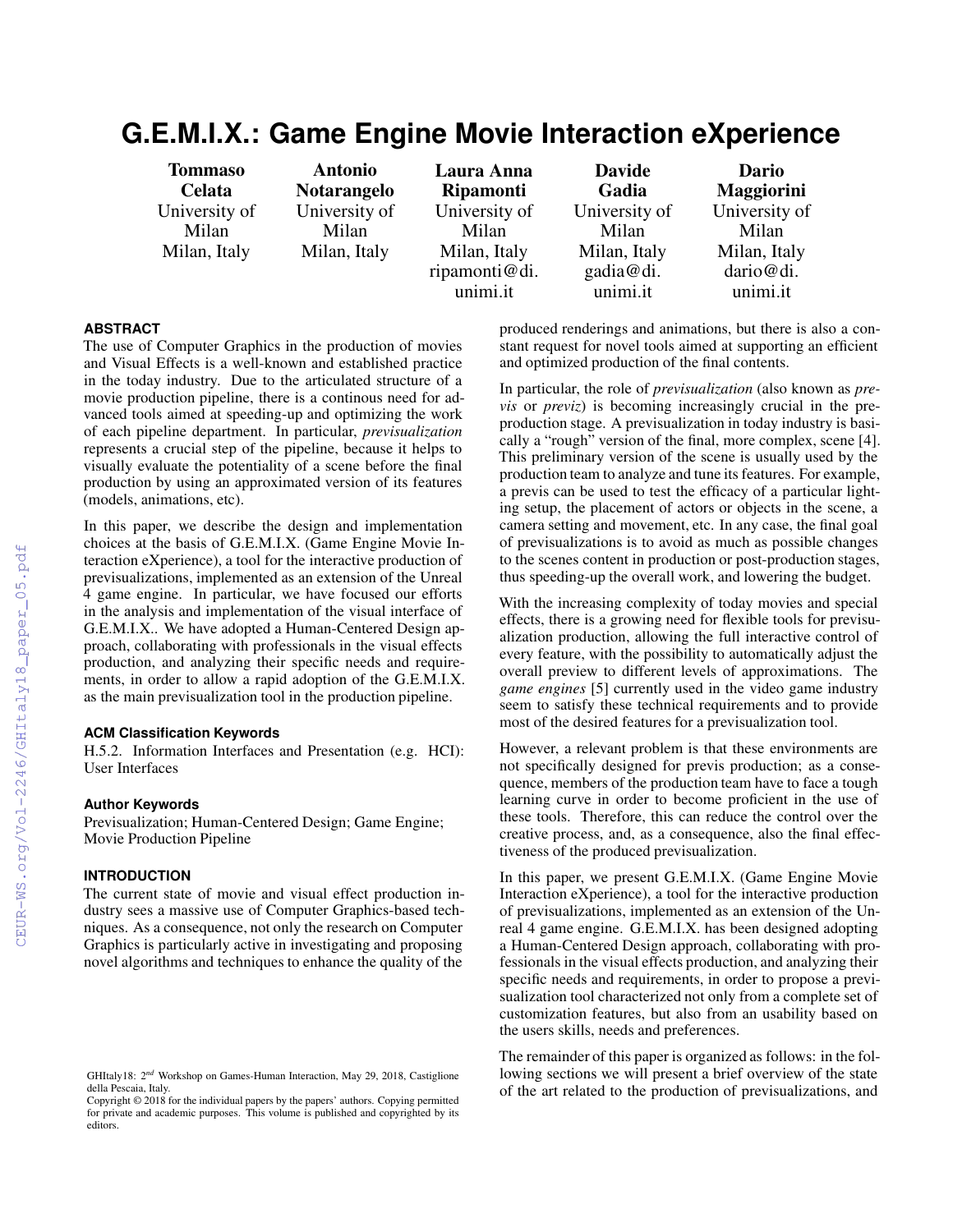then we will present the overall design process of G.E.M.I.X.. Finally, we will draw conclusions and discuss major future developments.

#### **RELATED WORK**

If compared to the situation in the production and postproduction stages, where several well-established tools, techniques and technologies have been proposed in the last years, it is evident how there is a relevant lack of standardization in the previsualization production field. Indeed, often previsualizations are managed internally at the pre-production department, with ad-hoc approaches and tools.

In analogical productions, previs were usually based on sketches and illustrations, produced and used in relation to the overall storyboarding process. In more recent digital productions, different approaches are adopted. In some cases, previs are produced using standard 3D modeling and animation softwares and a set of preliminary predefined assets. However, this approach requires the presence of a skilled professional (a modeler or an animator), who usually is not involved fulltime at this level of the production pipeline. Some specific commercial softwares for previsualization have been proposed: in some cases, they allow to produce a more advanced version of 2D storyboards, based on animated sequences of digital drawings with audio and sound. Other tools allow the production of rough 3D scenes by selecting assets from a set of predefined models and textures, and setting up animations at different levels of sophistication. However, these tools often limit the possibilities in the customization of the previsualization features, and are characterized by interfaces comparable to other typical 3D animation softwares, thus not easily accessible to not-experts in 3D content production.

Some academic researches have been proposed to investigate different solutions and aspects related to the production of previsualizations. In some cases [\[13,](#page-5-0) [6\]](#page-5-1), the goal was to propose some level of standardization in the process, to achieve an efficient interoperability between different production tools and among pre-production and production departments. Other works [\[12,](#page-5-2) [14\]](#page-5-3) have investigated instead the potentiality of currently available high-level video game engines as tools for the efficient production of previsualizations. The influence of cinematography on video game production is not a novelty, from both thematic and technical point of view. A well-known example is the use of *cutscenes*, used to break gameplay in order to show not-interactive moments like e.g., conversations, effects of a player's action, etc. These short animations usually follows conventions taken from movie production, and were generated in the past using the same tools and techniques. In the last years, due to the continuous growth of the computational power of graphics cards, realtime rendering has seen a relevant enhancement, such to allow the use of the same rendering engine for both gameplay and cutscenes. As a consequence, current game engines like Unity and Unreal Engine provide specific tools to create and manage both interactive than offline animations.

## **G.E.M.I.X. DESIGN AND IMPLEMENTATION**

While most of the works considering high-level game engines for the production of previsualization address mainly technical aspects, less efforts have been given to address the *usability* of these systems.

In this paper, we describe the design and implementation choices at the basis of G.E.M.I.X. (Game Engine Movie Interaction eXperience), a tool for the interactive production of previsualizations. G.E.M.I.X. has been designed not only considering how to adapt or to integrate the production tools available in the game engines from a low-level development point of view, but mainly focusing on a Human-Centered Design (HCD) approach [\[9,](#page-5-4) [18,](#page-5-5) [7\]](#page-5-6) in the overall design of the whole production environment. To this aim, we have collaborated with *EDI - Effetti Digitali Italiani* [1](#page-1-0) , an Italian company with almost 20 years of experience in the production of visual effects for cinematography and commercials. EDI staff has expressed in the last years interest in the integration of technologies and techniques from different fields (video game, Virtual Reality) in the production pipeline. In particular, EDI has decided to radically change the current pre-production pipeline, by adopting a game-engine based previsualization as close as possible to the actual needs of the professionals involved in this process, and with a particular focus on a high level of usability. To this aim, in collaboration with EDI staff, we have structured the design process of G.E.M.I.X. following the HCD principles [\[7,](#page-5-6) [3,](#page-5-7) [2\]](#page-5-8) as resumed in Figure [1.](#page-1-1)



<span id="page-1-1"></span>Figure 1. G.E.M.I.X. design process

#### **G.E.M.I.X. requirements**

The first stage of the design of G.E.M.I.X. has been the analysis of EDI requirements, and the understandings of the needs of the professionals involved in the pre-production stage. This process was based at first with meetings with EDI managers and staff, to discuss about the goals and requirements of the overall project. At the end of this briefings session, a detailed Project Charter document was produced. Then, several stakeholders have been asked to fill out a survey regarding the G.E.M.I.X. project. Using the survey, the goal was to collect separately the personal vision of different professionals involved with different roles in the project. The survey has been structured with a common section to be proposed to all the stakeholders, related to general comments and opinions on the overall G.E.M.I.X. project, followed by a section specifically prepared for different kinds of stakeholders. Professionals directly involved in the pre-visualization process were asked to discuss about the current setup in previs production, and about the decisions taken to choose the

<span id="page-1-0"></span><sup>1</sup> <https://www.effettidigitali.it/en/>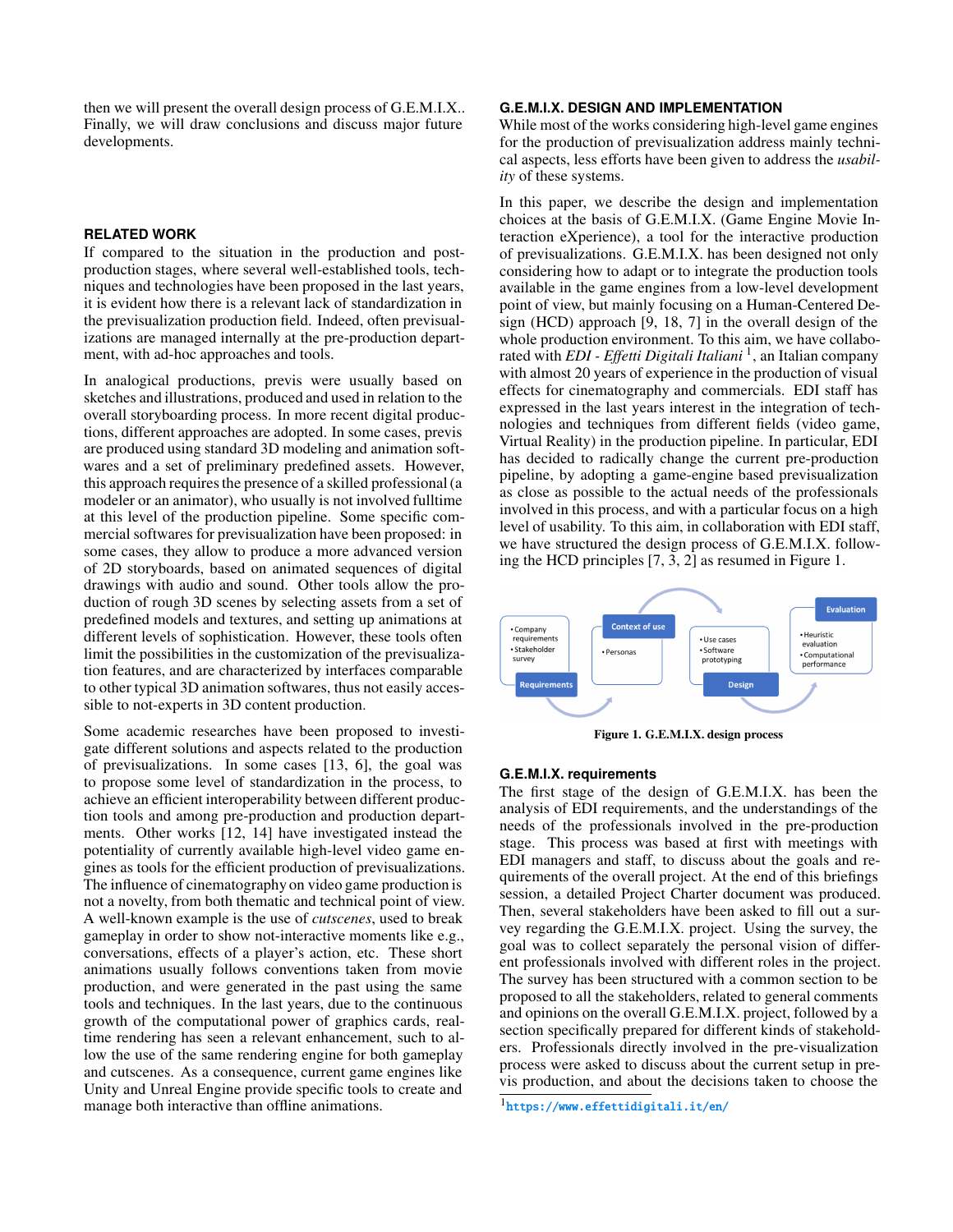technology and tools to adopt, while professionals involved in production stage were asked to discuss about the interoperation between pre-production and production stages, and to express their opinion on the current previsualization setup used in EDI. Finally, managers were asked to fill out a dedicated section related to the strategies and goals for the future of the company.

Once collected all the surveys, a detailed list of the requirements and goals of EDI about the G.E.M.I.X. project has been defined. We resume the main points:

- Adoption of a game engine as the main environment for interactive previs production
- Achievement of a high visual realism still maintaining realtime interaction with the previs features
- High interoperation between differen production departments, through the possibility to import, visualize, and modify 3D assets of various standard formats, already available and used in the production stage
- Possibility to create, personalize and animate all the features of 3D human models
- Possibility to automatically create large outdoor environments, with full control over the morphology of the terrain and its features, and with illumination based on daytime
- Full control of the virtual camera settings and movements
- Possibility to export the previs as an animation
- The adoption of a high-usable and high-intuitive visual interface, in order to make the tool and its features easily understandable also to the stakeholders directly involved in previs production, usually not suited to 3D assets production softwares

## **G.E.M.I.X. context of use**

On the basis of the analysis of the company requirements, and of the professionals involved in the design and production of previsualizations, we have decided to better define the final stakeholders of G.E.M.I.X. before the beginning of the actual design of the application. We have decided to adopt the *personas* approach [\[11\]](#page-5-9), in order to identify a small set of potential target users of a previsualization tool.: the *film director*, the *director of Photography*, the *previs artist*, and the *scenographer*. In Table [1](#page-3-0) we present a very synthetized resume of the main details of each persona.

#### **G.E.M.I.X. design**

After the conclusions of the activities described in the previous sections, we had all the necessary informations in order to begin with the design and development of a first prototype of G.E.M.I.X..

First of all, we have evaluated the currently available game engines, in order to select the most appropriate for the inclusion of the needed functionalities. We have decided to use Unreal Engine as the basis for the implementation of G.E.M.I.X., because of the very realistic level of rendering quality, and

for the availability of an advanced multi-track editor (the *Sequencer Editor*) providing specific tools for the production and preview of cinematic sequences in real-time, which is one of the requirements indicated by EDI. Due to the strict constraints imposed by Unreal Engine related to the extension of its features, it was not possible to develop G.E.M.I.X. as a stand-alone application; rather, it has been implemented as an application to be run inside Unreal Engine. Regarding the production features required by EDI, the adopted approach was to develop only the tools not already provided by Unreal Engine, and to collect together those already present, but providing an alternative and intuitive visual interface designed specifically for the identified personas. At the end of the prototyping process, G.E.M.I.X. was composed by four main modules, each dedicated to specific functions, which will be described in the following subsections.

#### *Model Viewer*

The Model Viewer module is used to visualize one of the 3D models placed in the previs scene, and to modify its characteristics and material. Moreover, it allows to import a model created with an external 3D modelers, or from a database of available assets.

#### *Character Creator*

The Character Creator allows to create and customize a 3D model of a human character, to be animated and placed inside the previs scene. The editor (Figure [2\(a\)\)](#page-2-0) allows to modify in an intuitive way several characteristics of the model, like e.g., height, hair color, or the amount of body muscles (Figures  $2(b)$  and  $2(c)$ ). Moreover, it is possible to load previously modified models, and to apply further customizations.

<span id="page-2-0"></span>

<span id="page-2-2"></span>(a)

<span id="page-2-3"></span><span id="page-2-1"></span>

Figure 2. The Character Creator (Figure [2\(a\)\)](#page-2-0) allows to customize a 3D model of a human character. Figures [2\(b\)](#page-2-1) and [2\(c\)](#page-2-2) show the results of different settings of the *Muscles* parameter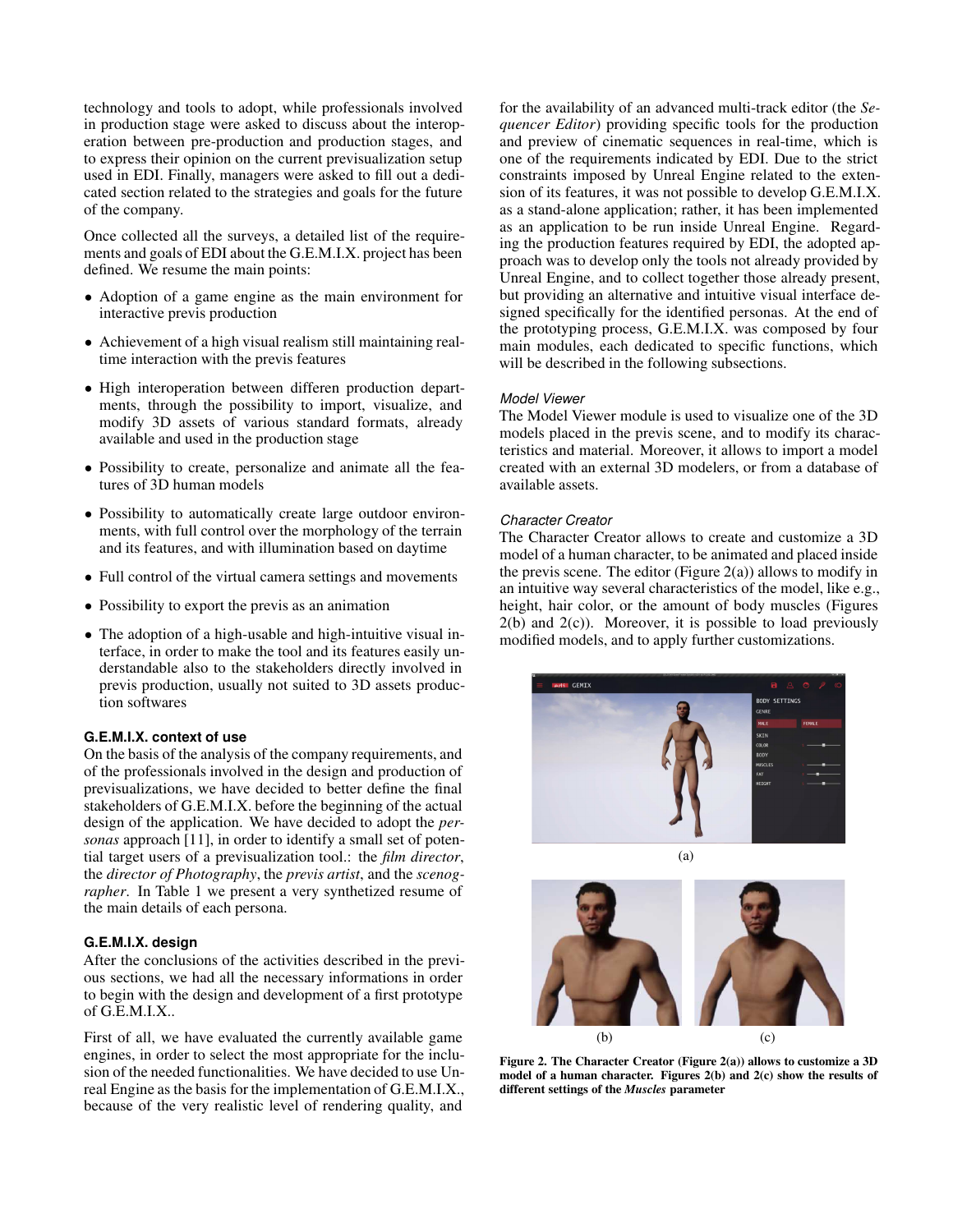| Persona                    | Role                                                                                                                                                                                                | Behaviour                                                                                                                                                                             | To include in G.E.M.I.X.                                                                                                               | To avoid in G.E.M.I.X.                                                                                          |
|----------------------------|-----------------------------------------------------------------------------------------------------------------------------------------------------------------------------------------------------|---------------------------------------------------------------------------------------------------------------------------------------------------------------------------------------|----------------------------------------------------------------------------------------------------------------------------------------|-----------------------------------------------------------------------------------------------------------------|
| Film<br>Director           | • To decide the content<br>of each scene and of<br>the whole movie                                                                                                                                  | • Impatient<br>$\bullet$ She wants her work to<br>be recognized<br>$\bullet$ She trusts her staff                                                                                     | • Choice among differ-<br>ent scenes/locations<br>• Predefined models of<br>humans<br>• Production of effec-<br>tive previsualizations | • To lose time with irrel-<br>evant details<br>• Slowness in the pro-<br>duction of the final re-<br>sult       |
| Director of<br>Photography | • To set up lights<br>• To collaborate with<br>the scenographer to<br>design the scene<br>• To set up the framing                                                                                   | • Perfectionist<br>• She surrounds herself<br>with people who sup-<br>port her artistic talent<br>• She loves experiment-<br>ing with framing                                         | • Presets of customiz-<br>able lights<br>• Full control of camera<br>movements and shoot-<br>ing parameters                            | • Not-customizable<br>tools<br>• Simulated lighting not<br>close to reality                                     |
| Previs artist              | • To set up the scene for<br>previsualization<br>• To visually communi-<br>cate the film director's<br>ideas                                                                                        | • Very aware of produc-<br>tion times<br>• She exploits her artis-<br>tic background to un-<br>destand the film direc-<br>tor's needs<br>• She is skilled with 3D<br>production tools | • Easily accessible pro-<br>duction tools<br>• Possibility<br>to<br>cus-<br>tomize the production<br>process                           | • Limited flexibility of<br>the software GUI<br>• Differences from stan-<br>dard movie produc-<br>tion pipeline |
| Scenographer               | • To design a scene and<br>its features on the ba-<br>sis of the film direc-<br>tor's needs<br>coordinate<br>$\bullet$ To<br>the<br>other staff members<br>responsible for the<br>scene preparation | • She follows her own<br>personal<br>aesthetic<br>taste<br>• She has different artis-<br>tic skills                                                                                   | • A database of differ-<br>ent models<br>• Freedom to place ob-<br>jects<br>• Customization of ob-<br>ject materials                   | • Limited<br>customiza-<br>tion of materials<br>• Not-realistic preview<br>of objects                           |

<span id="page-3-0"></span>Table 1. Main characteristics of the identified personas

#### *Level Editor*

The Level Editor is the more sophisticated module implemented for G.E.M.I.X.. It allows the automatic generation of an outdoor terrain to be used as the main environment for the previsualization. This module applies techniques from the *Procedural Content Generation (PCG)* [\[1\]](#page-5-10) field in order to create a complex scenario controlled by a limited set of parameters, like e.g., dimension, roughness, etc. The adoption of a PCG-based approach allows several future extensions of the Level Editor: in fact, PCG is applied in different fields of Computer Graphics, like e.g., the automatic generation of buildings and cities [\[16,](#page-5-11) [17\]](#page-5-12), or of game levels for platform games [\[15,](#page-5-13) [8\]](#page-5-14). Once generated, the morphology of the procedural terrain can be further modified by the generation of roads (Figures [3\(a\)\)](#page-4-0), or the application of a *Sculpting tool* (Figure [3\(b\)\)](#page-4-1). Moreover, models and characters generated with the Model Viewer and Character Creator modules can be loaded inside the environment.

#### *Cinematic Level*

Once the previs scene and models have been created and tuned, the Cinematic Level gives to the user specific tools to set up the camera settings and movements, using parameters and techniques directly inspired by cinematography. The user can then "register" the previsualization, apply postprocessing, and export it as a movie. The main idea at the basis of the Cinematic Level is to give to the user a feedback as close as possible to the real cinematography experience, from both the technical than visual point of view.

#### **G.E.M.I.X. evaluation**

We have then focused our attention on the evaluation and finalization of the visual interface, whose usability and easiness to use were two of the most important requirements indicated by EDI.

We have implemented a first wireframe version of the visual interface, and we have conducted a Nielsen's heuristic evalu-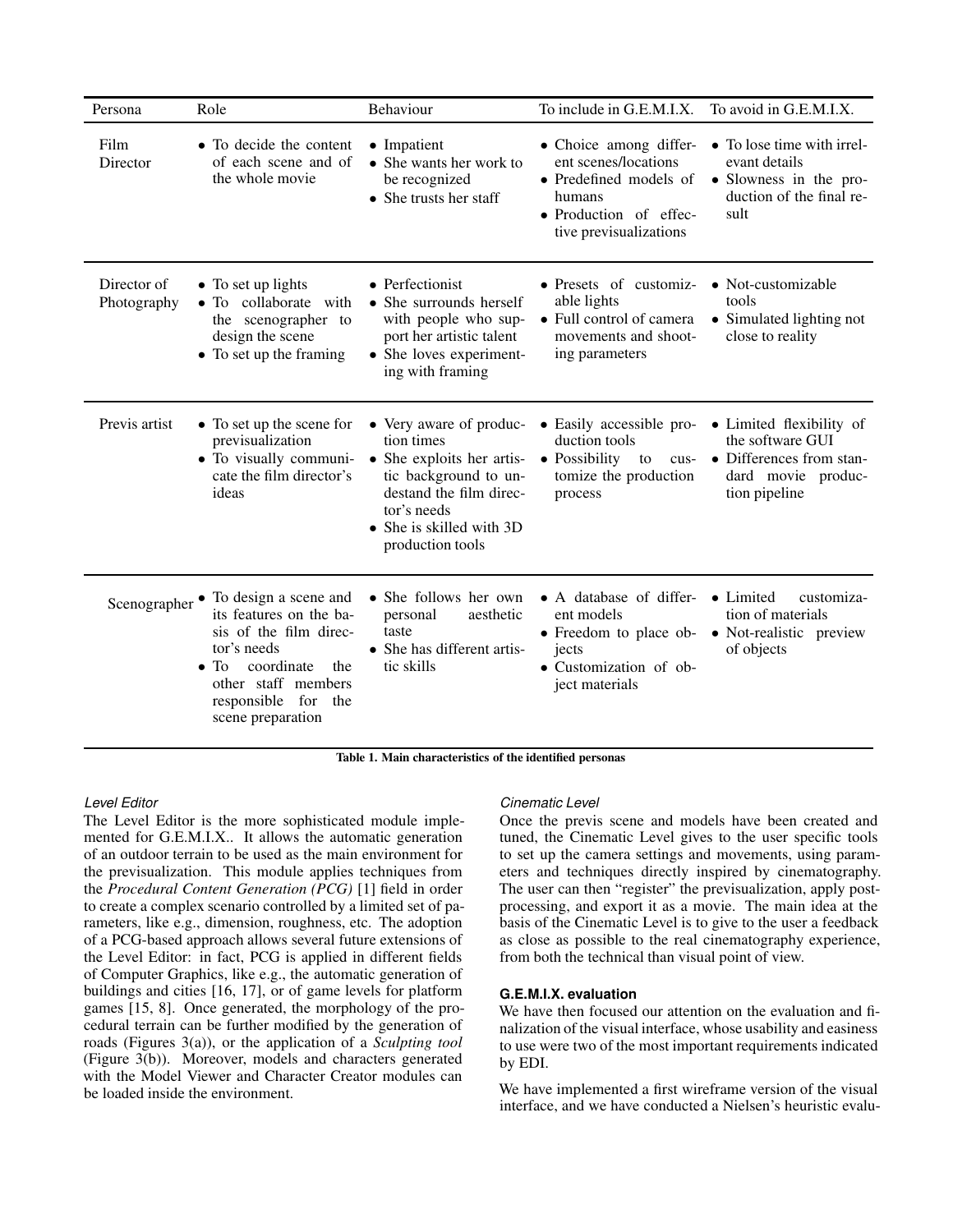<span id="page-4-0"></span>

<span id="page-4-3"></span>Figure 3. The Level Editor allows the procedural generation of a terrain as the main scene for the previsualization. It is possible to modify the scene by generating roads (Figure [3\(a\)\)](#page-4-0), or sculpting the morphology of the terrain (Figure [3\(b\)\)](#page-4-1).

ation [\[10\]](#page-5-15) with usability experts. A total of 36 violations of the heuristics were detected, in particular in the Level Editor and Cinematic Level modules. Figure [4](#page-4-2) shows a graph of the violations of the Nielsen's heuristics.



<span id="page-4-2"></span>Figure 4. Violations of the Nielsen's heuristics of the first prototype of G.E.M.I.X. visual interface.

The evaluation has led to a clear identification of strengths and weaknesses of the visual interface of G.E.M.I.X.:

- Strenghts:
	- Good level of attractiveness
	- Coherent distribution of functionalities
	- Easiness of navigation
- Weaknesses:
	- No coherence in the layout of some sections
	- Difficult reachability of some sections
	- Sporadic problems with terminology
	- Lack of accelerators to speed up the interaction

We have proceeded to revise the visual interface, with particular attention to correct the issues in the two more problematic modules. We have performed a second heuristic evaluation, which had a positive result. The last step was to finalize the visual interface with a visual identity based on the EDI logo. Figures [2,](#page-2-3) [3](#page-4-3) and [5](#page-4-4) show the final visual interface of G.E.M.I.X.

EDI is currently using G.E.M.I.X. in some selected projects, and a further evaluation stage will be performed as soon as relevant data could be collected.

#### <span id="page-4-1"></span>**CONCLUSIONS AND FUTURE WORK**

In this paper, we have presented the design and implementation details of a tool for the production of previsualizations based on Human-Centered Design approach. G.E.M.I.X. has been developed as an extension of a currently available game engine, in collaboration with an Italian company (*EDI - Effetti Digitali Italiani*) with almost 20 years of experience in the production of visual effects. The goal of the project was to achieve an innovative tool characterized not only from a high flexibility in the interactive generation of the previs scene with a high level of visual realism, but also on the accurate design of a usable and intuitive visual interface, in order to make it easily understandable to previs professionals with limited skills in 3D assets production.

The final version of G.E.M.I.X. is currently used in EDI, after an iterative process of validation of its visual interface. In the future, we plan a second evaluation stage, based on the opinion and comments from EDI professionals after the adoption of G.E.M.I.X. as main tool for previs production.

Future extensions of G.E.M.I.X. functionalities are possible, like e.g., the integration of procedural tool to generate other environments (cities, indoors environments), and the support for Virtual Reality visualization devices, due to the growing interest in the production of immersive movies.

### **ACKNOWLEDGMENTS**

The authors would like to thank Francesco Grisi della Piè and all the staff at EDI - Effetti Digitali Italiani for their collaboration and support.



<span id="page-4-4"></span>Figure 5. G.E.M.I.X. main menu